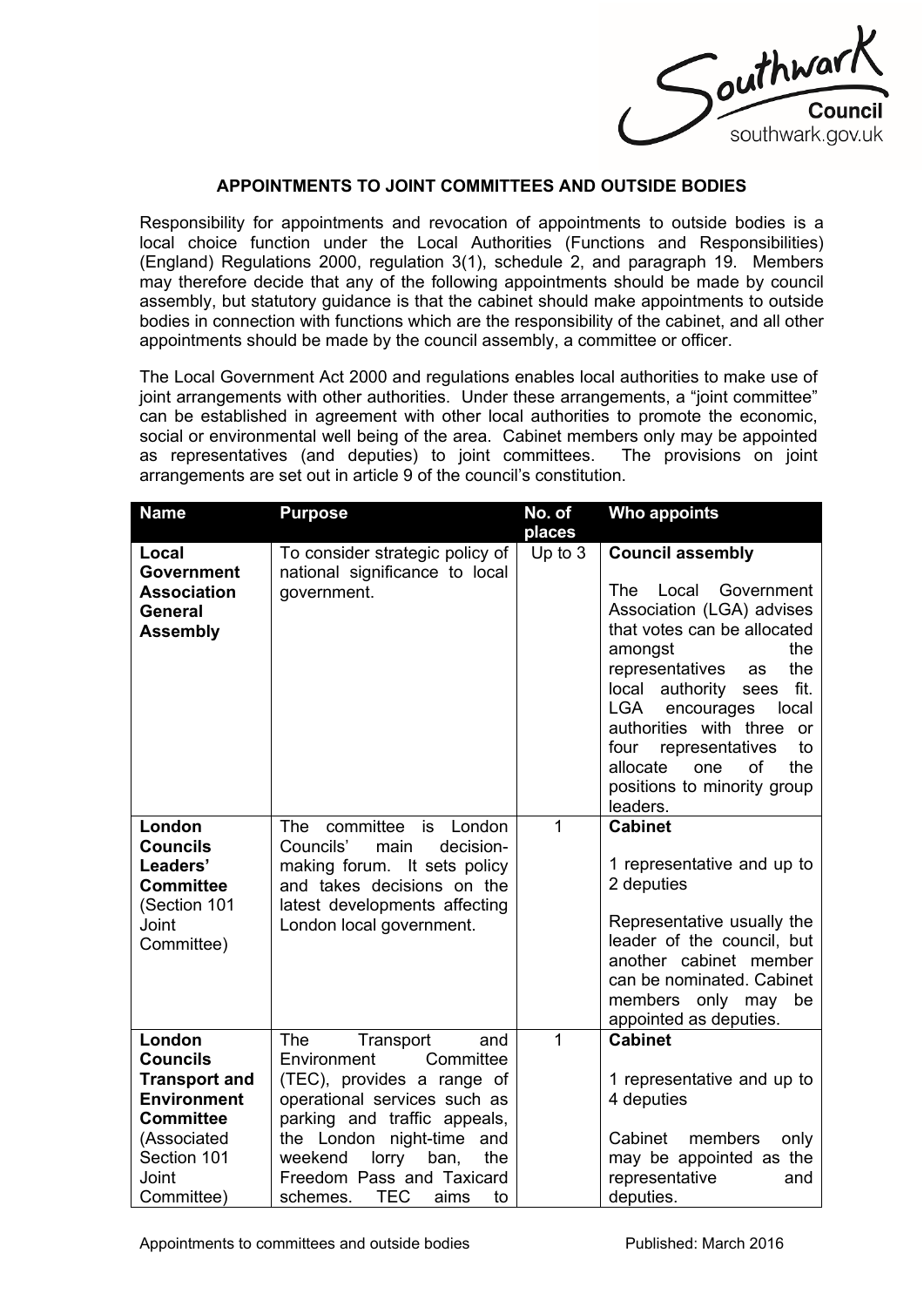| <b>Name</b>                                                                                                                                | <b>Purpose</b>                                                                                                                                                                                                                                                                                                                                                                                                                                                                                                                                           | No. of<br>places | <b>Who appoints</b>                                                                                                                                       |
|--------------------------------------------------------------------------------------------------------------------------------------------|----------------------------------------------------------------------------------------------------------------------------------------------------------------------------------------------------------------------------------------------------------------------------------------------------------------------------------------------------------------------------------------------------------------------------------------------------------------------------------------------------------------------------------------------------------|------------------|-----------------------------------------------------------------------------------------------------------------------------------------------------------|
|                                                                                                                                            | ensure that London boroughs'<br>concerns and best practice<br>are taken fully into account in<br>development<br>the<br>and<br>implementation of the whole<br>οf<br>transport<br>and<br>range<br>policies<br>environment<br>generated<br>by<br>government<br>departments, the European<br>Union, and the Mayor of<br>London. The committee deals<br>with a wide array of issues,<br>including<br>congestion<br><b>CCTV</b><br>charging,<br>camera<br>traffic enforcement, waste, air<br>quality and public protection.                                    |                  |                                                                                                                                                           |
| London<br><b>Councils</b><br><b>Grants</b><br><b>Committee</b><br>(Associated<br>Joint<br>Committee)                                       | London Councils invests in<br>voluntary<br>organisations<br><b>on</b><br>behalf of all the London<br>boroughs. The funding<br>is<br>by the<br>provided<br>London<br>Grant<br>Boroughs<br>Scheme.<br>The operation of the scheme<br>is managed by the grants<br>committee which comprises<br>representatives from the 32<br>London Boroughs and the<br>Corporation of London.                                                                                                                                                                             | 1                | <b>Cabinet</b><br>1 representative and up to<br>4 deputies<br>Cabinet<br>members<br>only<br>may be appointed as the<br>representative<br>and<br>deputies. |
| London<br><b>Councils</b><br><b>Pensions</b><br>Common<br><b>Investment</b><br><b>Vehicle</b><br><b>Sectoral Joint</b><br><b>Committee</b> | <b>This</b><br>committee<br>fulfils<br>two<br>primary functions, first, to act<br>as a platform for shareholder<br>and<br>decision<br>meetings<br>making, and second as a<br>for<br>forum<br>members<br>to<br>consider the structure and<br>of<br><b>CIV</b><br>performance<br>the<br>Operator and Fund as well as<br>steering the development of<br>both. The person nominated<br>will also be the nominated<br>person who will have power<br>to act for the local authority in<br>exercising its rights as a<br>shareholder<br>of the ACS<br>Operator. | 1                | <b>Cabinet</b><br>1 representative and up to<br>2 deputies<br>Preferably<br>cabinet<br>member with responsibility<br>for pensions.                        |
| <b>Greater</b><br>London<br><b>Employment</b><br><b>Forum</b>                                                                              | The purpose of the GLEF is<br>to provide a forum where<br>London<br>employer<br>and<br>employee representatives can<br>meet to discuss and debate<br>employment<br>matters<br>of                                                                                                                                                                                                                                                                                                                                                                         | 1                | <b>Cabinet</b><br>representative and 1<br>1<br>deputy                                                                                                     |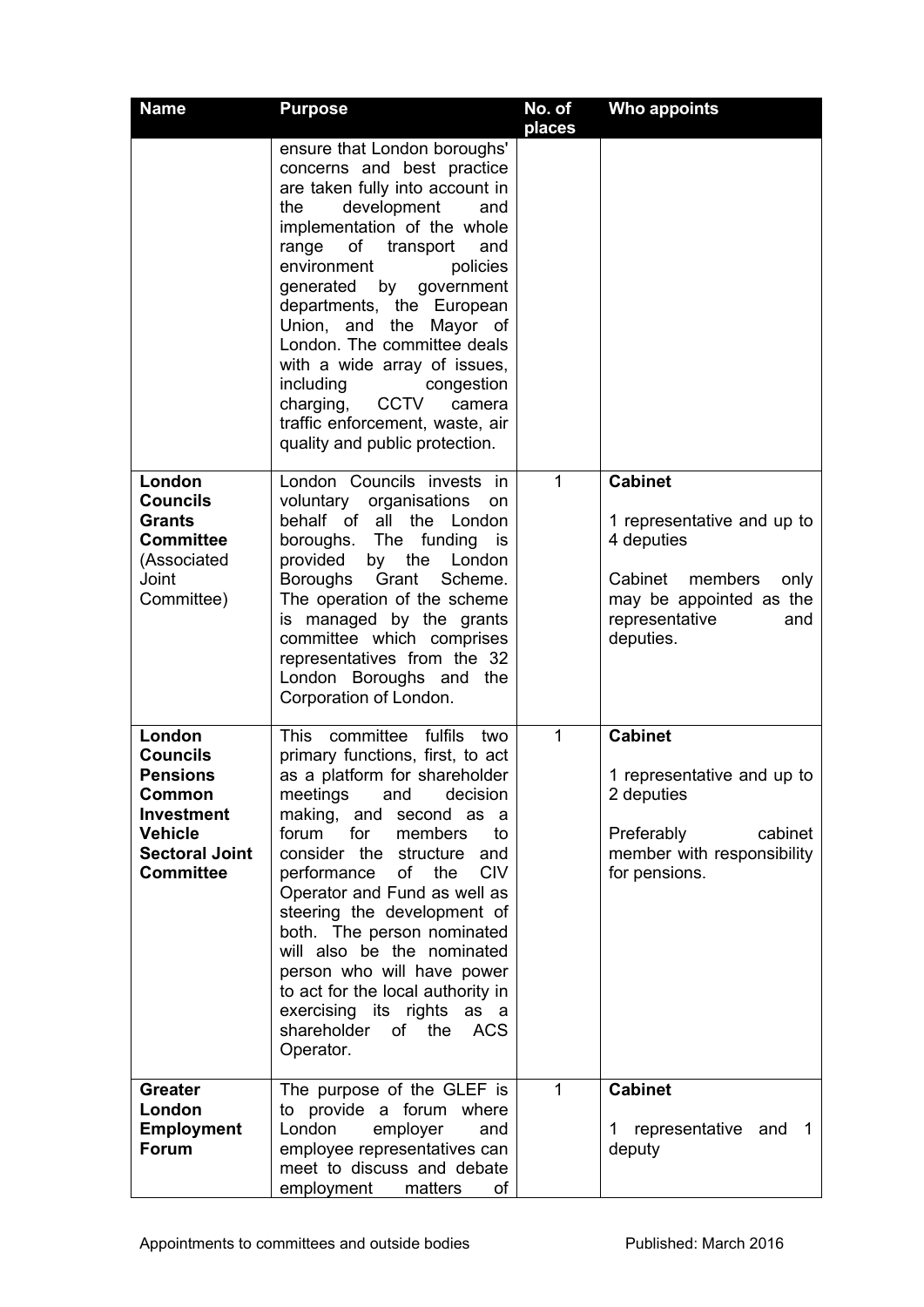| <b>Name</b>                                          | <b>Purpose</b>                                                                                                                                                                                                                                                                                                                                                                                                                                                          | No. of<br>places | Who appoints                                                 |
|------------------------------------------------------|-------------------------------------------------------------------------------------------------------------------------------------------------------------------------------------------------------------------------------------------------------------------------------------------------------------------------------------------------------------------------------------------------------------------------------------------------------------------------|------------------|--------------------------------------------------------------|
|                                                      | the<br>London<br>to<br>concern<br>authorities<br>their<br>and<br>workforces<br>and,<br>where<br>appropriate,<br>recommend<br>areas/opportunities<br>for<br>regional<br>agreement<br>and<br>working.                                                                                                                                                                                                                                                                     |                  |                                                              |
| Age UK<br>London                                     | To promote the welfare of the<br>aged in any manner that may<br>be deemed by law to be<br>within<br>charitable<br>Greater<br>London.                                                                                                                                                                                                                                                                                                                                    | $\mathbf{1}$     | <b>Cabinet</b><br>(Health and adult social<br>care function) |
| <b>Better</b><br><b>Bankside</b><br><b>Board</b>     | To improve the quality of the<br>Bankside environment, further<br>develop the potential draw of<br>the area, increase the sense<br>of security and ensure that<br>and<br>better<br>sustainable<br>maintenance<br>and<br>management arrangements<br>are put in place.                                                                                                                                                                                                    | 1                | <b>Cabinet</b><br>(Regeneration function)                    |
| <b>Blue</b><br><b>Bermondsey</b><br><b>BID Board</b> | To help tackle street crime<br>and anti-social behaviour.<br>offer<br>free<br>To<br>access<br>to<br>recycling services to local<br>businesses.<br>To<br>the<br>local<br>engage<br>community to report on areas<br>of grime to ensure streets<br>stay clean.<br>To work with local business<br>support organisations to try<br>and get local people into jobs.<br>To work with local schools to<br>get young people involved in<br>apprenticeships and works<br>schemes. | $\mathbf{1}$     | (Community safety<br>function)                               |
| Canada Water<br><b>Consultative</b><br><b>Forum</b>  | The forum is responsible for<br>advising<br>the<br>overall<br>on<br>direction<br>of<br>development<br>proposals and ensuring public<br>awareness and involvement<br>in the development proposals.                                                                                                                                                                                                                                                                       | 4                | <b>Cabinet</b><br>(Regeneration function)                    |
| <b>Central</b><br>London                             | provide<br>cross-sector<br>To<br>a<br>'voice for central London'. It                                                                                                                                                                                                                                                                                                                                                                                                    | $\mathbf 1$      | <b>Cabinet</b><br>(Regeneration function)                    |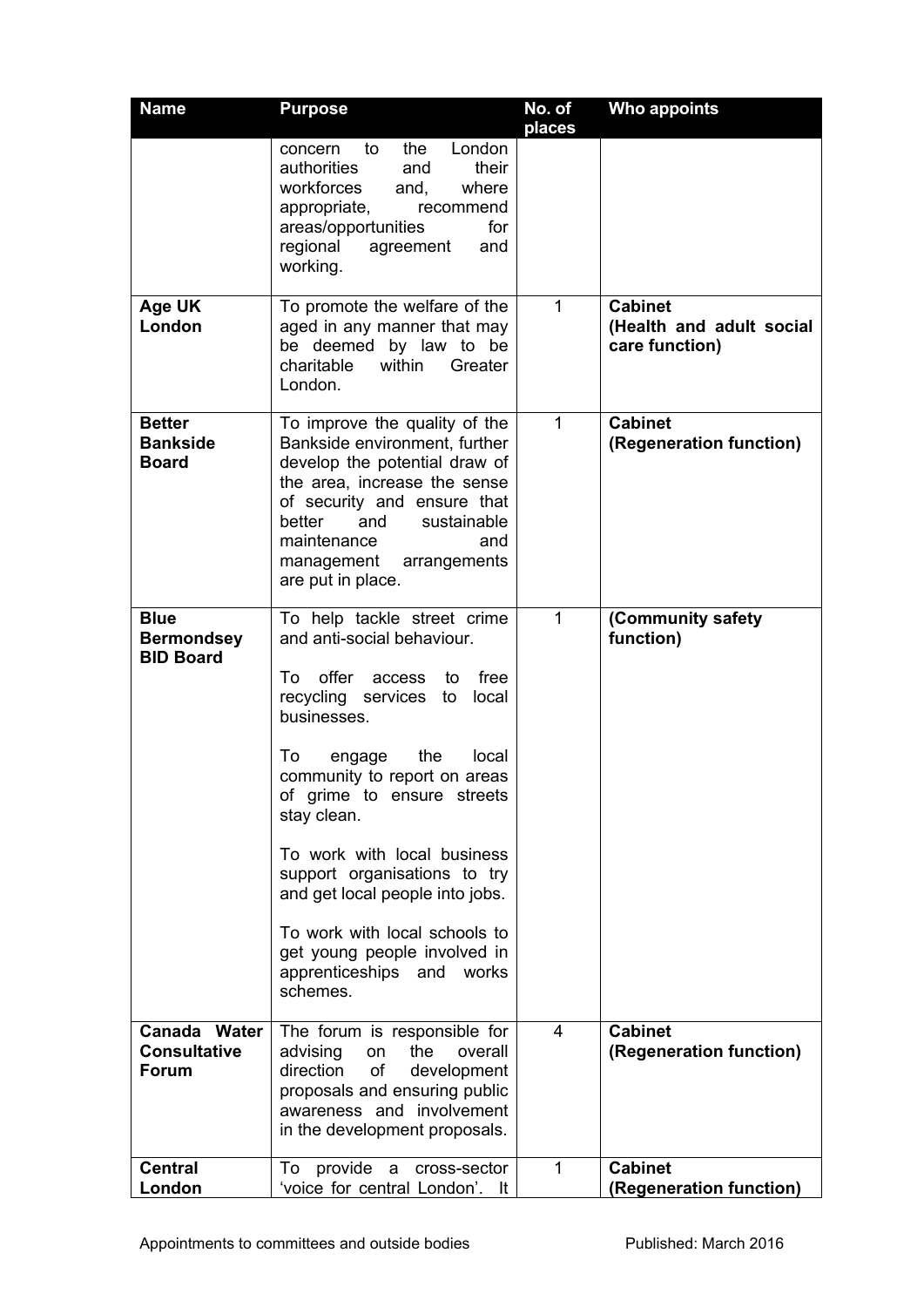| <b>Name</b>                                                                                      | <b>Purpose</b>                                                                                                                                                                                                                                                | No. of<br>places | Who appoints                                                                                                                                        |
|--------------------------------------------------------------------------------------------------|---------------------------------------------------------------------------------------------------------------------------------------------------------------------------------------------------------------------------------------------------------------|------------------|-----------------------------------------------------------------------------------------------------------------------------------------------------|
| <b>Forward</b>                                                                                   | operates at a strategic level,<br>seeking to influence policy<br>makers on matters of mutual<br>interest to the communities<br>and businesses of central<br>London.                                                                                           |                  | Must be the Leader of the<br>Council                                                                                                                |
| <b>Centre</b><br>for<br>Literacy<br>in<br><b>Primary</b><br><b>Education</b>                     | Professional<br>development<br>and family learning centre.<br>Provides a range of education<br>support, advisory and direct<br>delivery services to schools<br>families<br>throughout<br>and<br>Southwark.                                                    | 1                | <b>Cabinet</b><br>(Education function)                                                                                                              |
| <b>Creation Trust</b>                                                                            | The Creation Trusts key aims<br>are:<br>Engaging<br>the<br>community<br>within<br>the<br>regeneration<br>programme.<br>Tackling issues around skills<br>and training, young people<br>and health and wellbeing.                                               | 3                | <b>Cabinet</b><br>(Regeneration function)                                                                                                           |
| <b>River</b><br><b>Cross</b><br><b>Board</b>                                                     | To<br>deliver<br>cross-borough<br>regeneration initiatives north<br>south<br>of the<br><b>River</b><br>and<br>the<br>London<br>Thames<br>in<br>Boroughs of Southwark and<br>Lambeth, the Corporation of<br>the<br>City<br>London<br>and<br>of<br>Westminster. | 1                | <b>Cabinet</b><br>(Regeneration function)<br><b>Usually</b><br>leader<br>the<br><b>or</b><br>cabinet<br>member<br>for<br>regeneration.              |
| <b>Crystal Palace</b><br><b>Community</b><br><b>Development</b><br><b>Trust</b>                  | To oversee the development<br>of the Crystal Palace area.                                                                                                                                                                                                     | 1                | <b>Cabinet</b><br>(Regeneration function)                                                                                                           |
| <b>Greater</b><br>London<br><b>Enterprise</b><br><b>Limited</b>                                  | To assist, promote, encour-<br>age and secure the physical<br>and economic development<br>and regeneration of the whole<br>any part<br>of<br>Greater<br>or<br>London.                                                                                         | $\mathbf{1}$     | <b>Cabinet</b><br>(Regeneration function)<br>Does not have to be a<br>councillor.                                                                   |
| <b>Groundwork</b><br>London, Local<br><b>Authority</b><br><b>Strategic Input</b><br><b>Board</b> | To collectively oversee<br>Groundwork's activities<br>across South London.                                                                                                                                                                                    | 1                | <b>Cabinet</b><br>(Environment function)<br>One representative from<br>amongst those appointed<br>to the borough steering<br>group to be nominated. |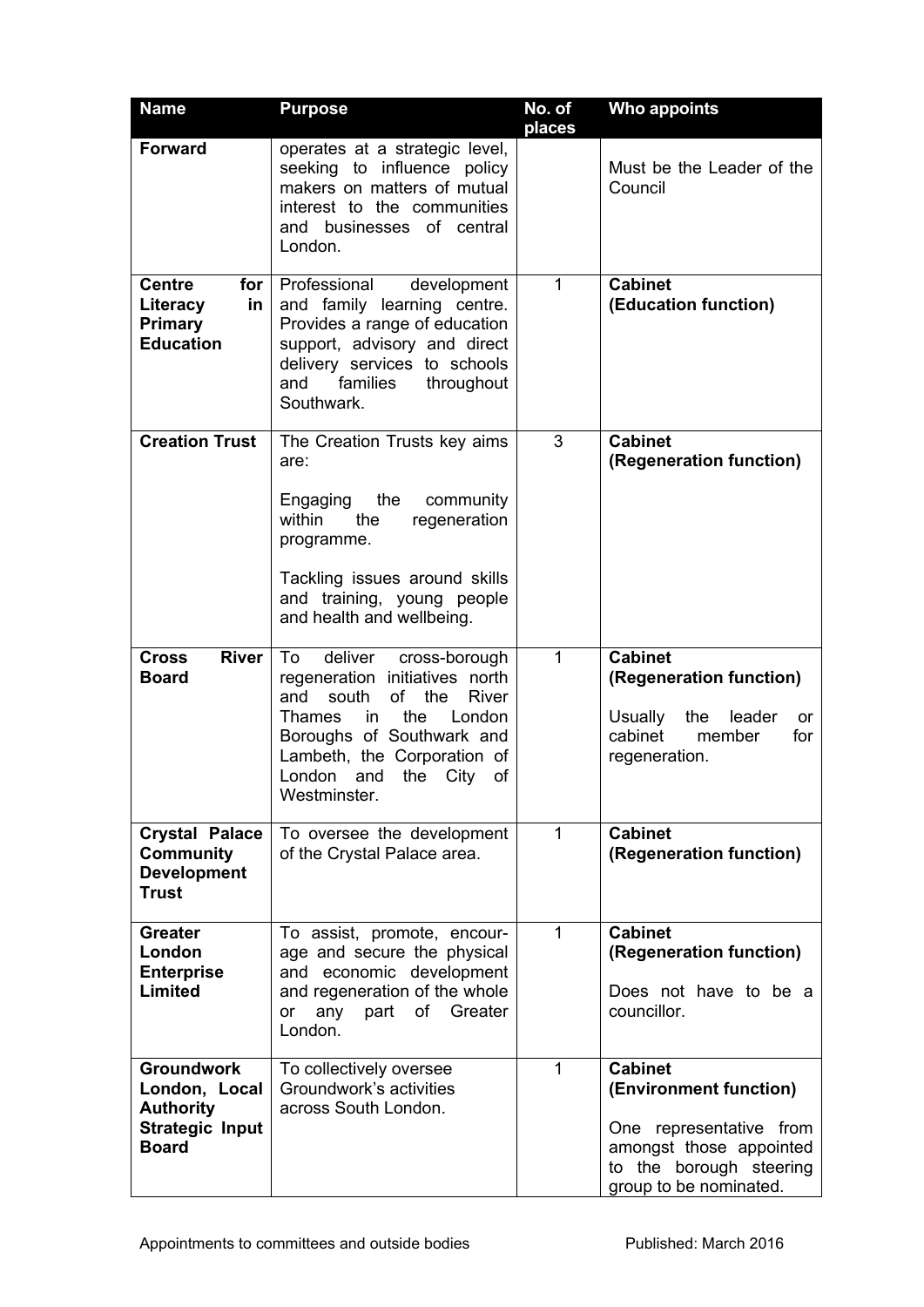| <b>Name</b>                                                                                     | <b>Purpose</b>                                                                                                                                                                                                                                                                                                                                                                                                                                  | No. of<br>places | <b>Who appoints</b>                                                                      |
|-------------------------------------------------------------------------------------------------|-------------------------------------------------------------------------------------------------------------------------------------------------------------------------------------------------------------------------------------------------------------------------------------------------------------------------------------------------------------------------------------------------------------------------------------------------|------------------|------------------------------------------------------------------------------------------|
| <b>Guys and St</b><br><b>Thomas NHS</b><br><b>Foundation</b><br>(Council of<br><b>Governors</b> | To advise the trust on how it<br>carries out its work so that it<br>is consistent with the needs of<br>members<br>wider<br>the<br>and<br>community.<br>The governors:                                                                                                                                                                                                                                                                           | 1                | <b>Cabinet</b><br>(Health function)                                                      |
|                                                                                                 | help the trust to carry out<br>$\bullet$<br>its duties in ways that<br>meet with NHS values<br>and the terms agreed<br>with<br>Monitor,<br>the<br>independent regulator for<br><b>NHS Foundation Trusts</b><br>advise the trust on its<br>$\bullet$<br>longer term strategy<br>provide<br>advice<br>and<br>$\bullet$<br>support to the board of<br>directors,<br>who<br>are<br>for<br>responsible<br>the<br>overall management of<br>the trust. |                  |                                                                                          |
| <b>Kings College</b><br><b>Hospital NHS</b><br>(Council of<br>Governors)                        | To become a fundamentally<br>new kind of hospital built<br>around patient need, offering<br>patients the highest quality of<br>care, and to deliver this as<br>part of a joined-up and well-<br>managed healthcare system,<br>built in partnership with GPs<br>other<br>healthcare<br>and<br>providers.                                                                                                                                         | $\mathbf{1}$     | <b>Cabinet</b><br>(Health function)                                                      |
| Road<br>London<br><b>Safety Council</b><br>(LRSC)                                               | To reduce the number of road<br>accident casualties<br>within<br>Greater London and provide a<br>of communication<br>means<br>relating to road accident<br>prevention between London<br>local<br>authorities,<br>central<br>other<br>government<br>and<br>organisations.                                                                                                                                                                        | 2                | <b>Cabinet</b><br>(Community safety<br>function)<br>Does not have to be a<br>councillor. |
| London Youth<br><b>Games Limited</b>                                                            | The London Youth Games<br>Limited organise the annual<br>London Youth Games<br><b>on</b><br>behalf<br>of<br>the<br>London<br>boroughs. It is a non-profit<br>making company owned and<br>guaranteed by the London<br>boroughs and the City of<br>London Corporation.                                                                                                                                                                            | $\mathbf{1}$     | <b>Cabinet</b><br>(Leisure function)<br>1 representative and 1<br>deputy                 |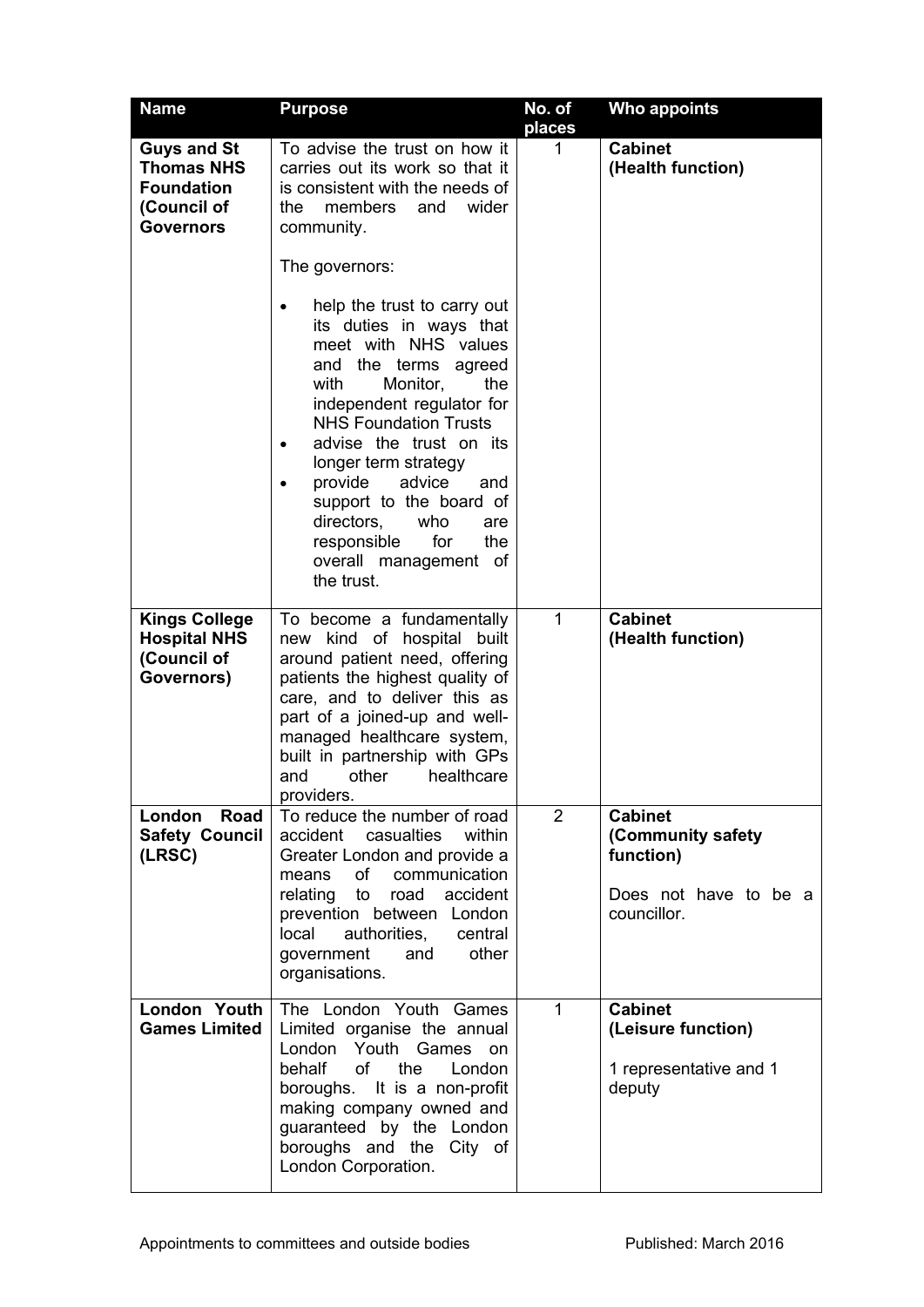| <b>Name</b>                                                        | <b>Purpose</b>                                                                                                                                                                                                                                                                                                                                                          | No. of<br>places | <b>Who appoints</b>                                                                                                                                                                                                                            |
|--------------------------------------------------------------------|-------------------------------------------------------------------------------------------------------------------------------------------------------------------------------------------------------------------------------------------------------------------------------------------------------------------------------------------------------------------------|------------------|------------------------------------------------------------------------------------------------------------------------------------------------------------------------------------------------------------------------------------------------|
| <b>Millwall For All</b>                                            | The objectives of Millwall for<br>All are:                                                                                                                                                                                                                                                                                                                              | $\mathbf 1$      | (Equalities and Diversity<br>function)                                                                                                                                                                                                         |
|                                                                    | • To promote equality and<br>diversity in football<br>and<br>other sports at amateur<br>and professional                                                                                                                                                                                                                                                                |                  |                                                                                                                                                                                                                                                |
|                                                                    | • To promote awareness of<br>equality and diversity in<br>primary<br>schools<br>in.<br>Lewisham and Southwark                                                                                                                                                                                                                                                           |                  |                                                                                                                                                                                                                                                |
|                                                                    | develop<br>$\bullet$ To<br>active<br>programmes<br>and<br>partnerships designed to<br>promote equality<br>and<br>diversity in football and<br>build community cohesion                                                                                                                                                                                                  |                  |                                                                                                                                                                                                                                                |
|                                                                    | raise<br>$\bullet$ To<br>funds<br>for<br>equalities programmes                                                                                                                                                                                                                                                                                                          |                  |                                                                                                                                                                                                                                                |
|                                                                    | • To represent the boroughs<br>Lewisham<br>of the control<br>and<br>Southwark on equalities<br>and diversity in football                                                                                                                                                                                                                                                |                  |                                                                                                                                                                                                                                                |
|                                                                    | • To publicise the work being<br>done by Millwall Football<br>Club to tackle racism and<br>promote equalities<br>and<br>community cohesion.                                                                                                                                                                                                                             |                  |                                                                                                                                                                                                                                                |
| <b>North</b><br><b>Southwark</b><br><b>Environment</b><br>Trust    | <b>The</b><br>preservation<br>and<br>conservation<br>of<br>the<br>environment for the benefit of<br>public, including<br>the<br>the<br>promotion of energy efficiency<br>efficient methods<br>and<br>0f<br>disposing of waste.<br>The provision of facilities for<br>education, recreation or other<br>leisure time occupation, in the<br>interests of improving<br>the | 1                | <b>Cabinet</b><br>(Environment function)<br>Does not have to be a<br>councillor.<br>The area of benefit<br>covered by the trust is<br>north of the roads known<br>as Camberwell New Road,<br><b>Camberwell Church</b><br>Street, Peckham Road, |
|                                                                    | conditions<br>of<br>life<br>of<br>the<br>inhabitants covered<br>by<br>the<br>area of benefit.                                                                                                                                                                                                                                                                           |                  | Peckham High Street and<br>Queens Road.                                                                                                                                                                                                        |
| <b>Potters Fields</b><br>Park<br><b>Management</b><br><b>Trust</b> | <b>Fields</b><br><b>Potters</b><br>Park<br>Management Trust leases the<br>park for events, functions and<br>other activities in order to                                                                                                                                                                                                                                | 2                | <b>Cabinet</b><br>(Leisure function)<br>Does not have to be a                                                                                                                                                                                  |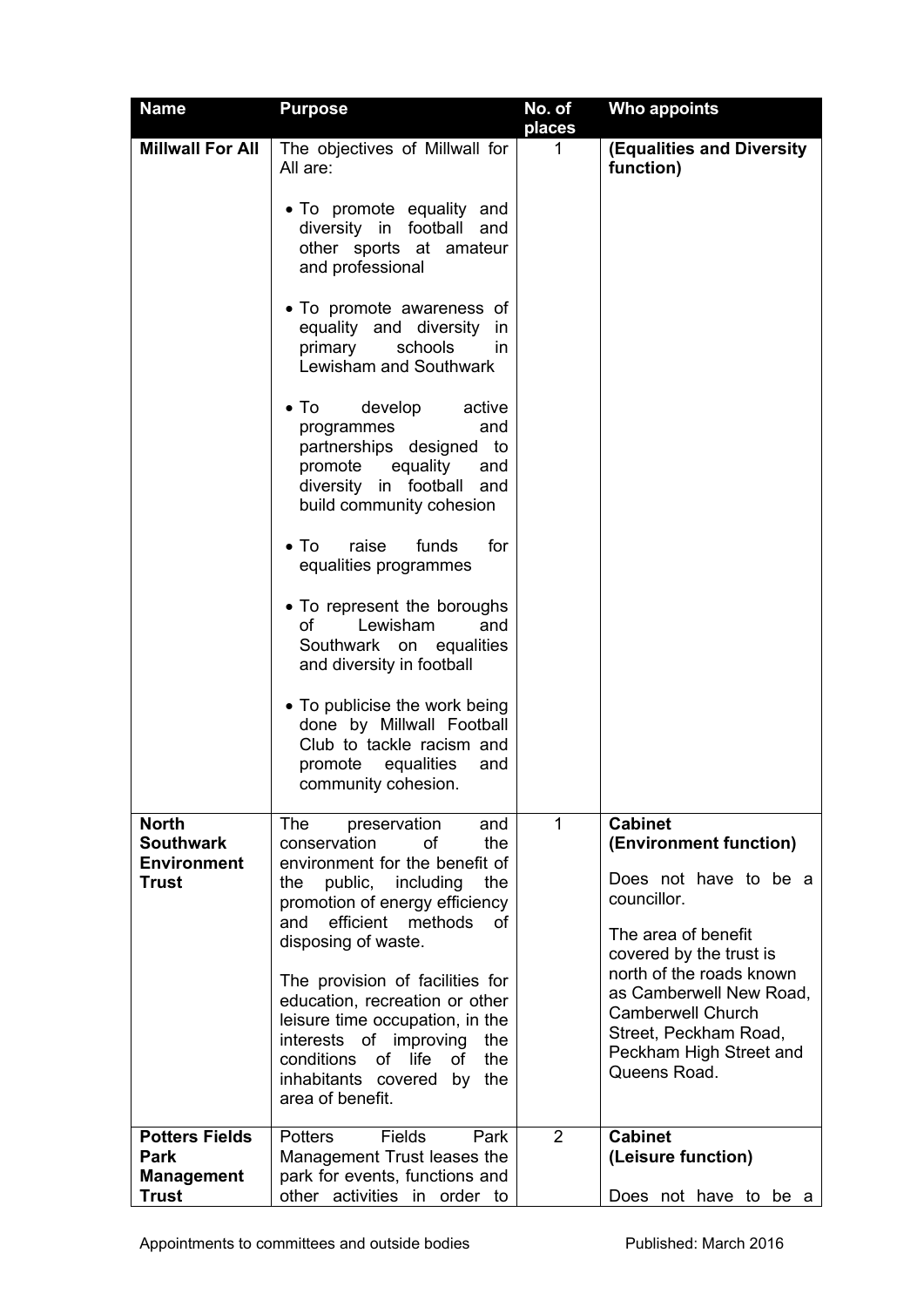| <b>Name</b>                                                                                                   | <b>Purpose</b>                                                                                                                                                                                                                                                                                                                                                                                                                                                                                                                                                               | No. of<br>places | <b>Who appoints</b>                                                                                                                                |
|---------------------------------------------------------------------------------------------------------------|------------------------------------------------------------------------------------------------------------------------------------------------------------------------------------------------------------------------------------------------------------------------------------------------------------------------------------------------------------------------------------------------------------------------------------------------------------------------------------------------------------------------------------------------------------------------------|------------------|----------------------------------------------------------------------------------------------------------------------------------------------------|
|                                                                                                               | funds<br>provide<br>for<br>maintenance, and to develop<br>programmes which educate<br>and<br>engage<br>with<br>the<br>community.                                                                                                                                                                                                                                                                                                                                                                                                                                             |                  | councillor                                                                                                                                         |
| <b>South</b><br><b>Bank</b><br>Partnership                                                                    | Engagement with South Bank<br>employers groups, local MPs<br>and community organisations<br><b>North</b><br>Lambeth<br>in<br>and<br>Southwark (Bankside).                                                                                                                                                                                                                                                                                                                                                                                                                    | 4                | <b>Cabinet</b><br>(Regeneration function)<br>representative and 3<br>1.<br>local ward councillors.                                                 |
| <b>South</b><br><b>Bank</b><br>and Bankside<br><b>Cultural</b><br>Quarter<br><b>Directors</b><br><b>Board</b> | To work with the community<br>to celebrate the richness and<br>diversity of cultural activity in<br>the<br>quarter and<br>across<br>London and engage with local<br>communities.                                                                                                                                                                                                                                                                                                                                                                                             | $\mathbf{1}$     | <b>Cabinet</b><br>(Culture function)                                                                                                               |
| South London<br>and Maudsley<br>(SLaM)<br><b>NHS</b><br><b>Trust Members</b><br>Council                       | To support the board<br>0f<br>directors in setting the longer-<br>term vision for the trust and to<br>influence proposals to make<br>changes to services and to<br>act in a way that is consistent<br>NHS principles<br>with<br>and<br>values and the terms of the<br>trust's authorisation.                                                                                                                                                                                                                                                                                 | 1                | <b>Cabinet</b><br>(Health function)                                                                                                                |
| South London<br><b>Gallery</b><br><b>Trustee</b><br><b>Limited</b>                                            | act<br>To<br>trustees<br>as<br>and<br>of South<br>director<br>London<br>Gallery Trustee Ltd (the sole<br>trustee of the South London<br>Fine Art Gallery and Library<br>Trust), which operates the<br>South London Gallery as a<br>public<br>contemporary<br>art<br>gallery. Southwark Council is<br>a major funder of the gallery<br>but trustees must act solely in<br>best interests of the<br>the.<br>charity and are responsible<br>for<br>controlling<br>the<br>management<br>and<br>administration of the charity in<br>with<br>the<br>governing<br>line<br>document. | 3                | <b>Cabinet</b><br>(Leisure function)<br><b>The</b><br>membership<br>is.<br>allocated<br>by<br>local<br>agreement - 1 from each<br>political group. |
| Southwark and<br>Lambeth<br>Archaeological<br><b>Excavation</b><br>committee<br>(SLAEC)                       | The SLAEC is an advisory<br>body established to promote<br>archaeological<br>work<br>in.<br>Southwark and to advance<br>the knowledge of the history<br>of Southwark and Lambeth by<br>archaeological investigation.                                                                                                                                                                                                                                                                                                                                                         | $\mathbf{1}$     | <b>Cabinet</b><br>(Leisure function)<br>One representative<br>and<br>one deputy.                                                                   |